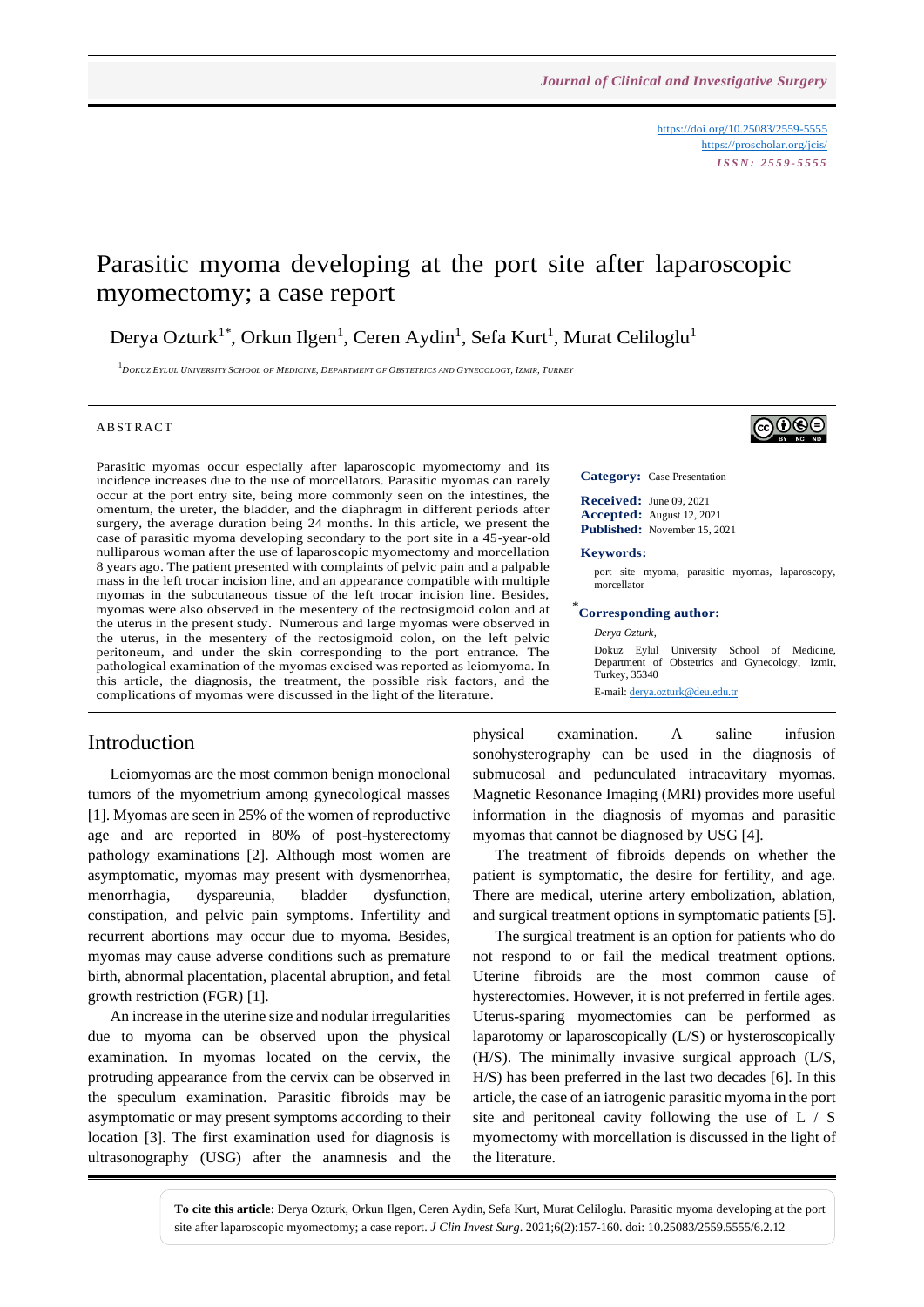#### Case Presentation

A 45-year-old woman with a diagnosis of myoma uteri, G4P0C4, was admitted to our clinic with chronic pelvic pain and a palpable mass at the level of the old trocar incision in the left suprapubic region. It was revealed from the history of the patient that she had undergone a laparoscopic myomectomy operation in which two myomas with a 6 and 8-cm diameter were removed 8 years ago and the histopathological examination was compatible with the leiomyoma. In the examination of the case, there was an increase in the size of the uterus due to multiple myomas (approximately 14-week gestational size) and pain in the movements. The adnexal mass was not palpated. In the left lower quadrant of the abdomen, a hard mass, approximately 3-4 cm in size, was palpated in the trocar incision area of the previous operation. The transvaginal USG performed on the patient revealed numerous myomas with the sizes of 60 mm on the anterior, 55 mm posterior, and 45 mm in the fundus of the uterus. Adnexal pathology was not detected in USG examination. A mass lesion with a peripheral blood supply of 50x30x20mm in size was observed in the superficial tissue USG performed for the subcutaneous lesion in the left lower quadrant.

In the MR examination, the uterus was observed enlarged. Numerous myomas deforming and compressing the endometrial cavity, the largest of which was 65x45 mm in size close to the corpus dorsal part, were reported. A solid lesion of 50 x 44 mm in the subcutaneous fat tissue over the external oblique muscles at the level of the left iliac fossa, as well as a 35x54 mm solid lesion compatible with myoma adjacent to the rectosigmoid colon, was reported (Figure 1).



**Figure 1**. The MRI reveals a mass appearance under the skin with the diameter of 23 x 35 mm (a) and other mass in the region of the left iliac fossa adjacent to the sigmoid colon, with the diameter of 35 x 54 mm (b).

In the laboratory examinations of the patient, blood biochemistry and tumor markers were detected within normal ranges, except for mild anemia.

A laparotomic myomectomy was performed with a Pfannenstiel incision under general anesthesia. Eight myomas with sizes ranging from 10mm to 60mm were removed from the uterus. Interestingly, the blood supply of the subserous myoma in the corpus posterior was provided by an isolated neovascular structure (Figure 2). The myoma was removed together with its isolated vascular structure. Subsequently, the masses compatible with the myoma were excised with a diameter of 40 mm through the left rectosigmoid colon mesentery, 20 mm from the left pelvic peritoneum, and 30 mm from the left lower quadrant trocar insertion site (Figure 2 and Figure 3). Both ovaries were observed normally. No complications occurred during the perioperative period. The patient was discharged on the second postoperative day in a good health condition. The pathological results were reported compatible with the leiomyoma.



**Figure 2**. The blood supply of the subsereous myoma in the posterior uterus is provided directly from the right tubal fimbrial end (a). The myoma was excised with a vascular structure (b). A 40 mm bilobulated mass compatible with the myoma in the left rectosigmoid colon mesentery (c) and another 20-mm mass compatible with the myoma over the left pelvic peritoneum (d) is observed.



**Figure 3**. A 30-mm parasitic myoma in the subcutaneous adipose tissue is observed at the left trocar port-site.

### Discussion

Parasitic myomas are rarely seen and mostly pedunculated and localized subserosally. The blood supply is partially or completely separated from the uterus and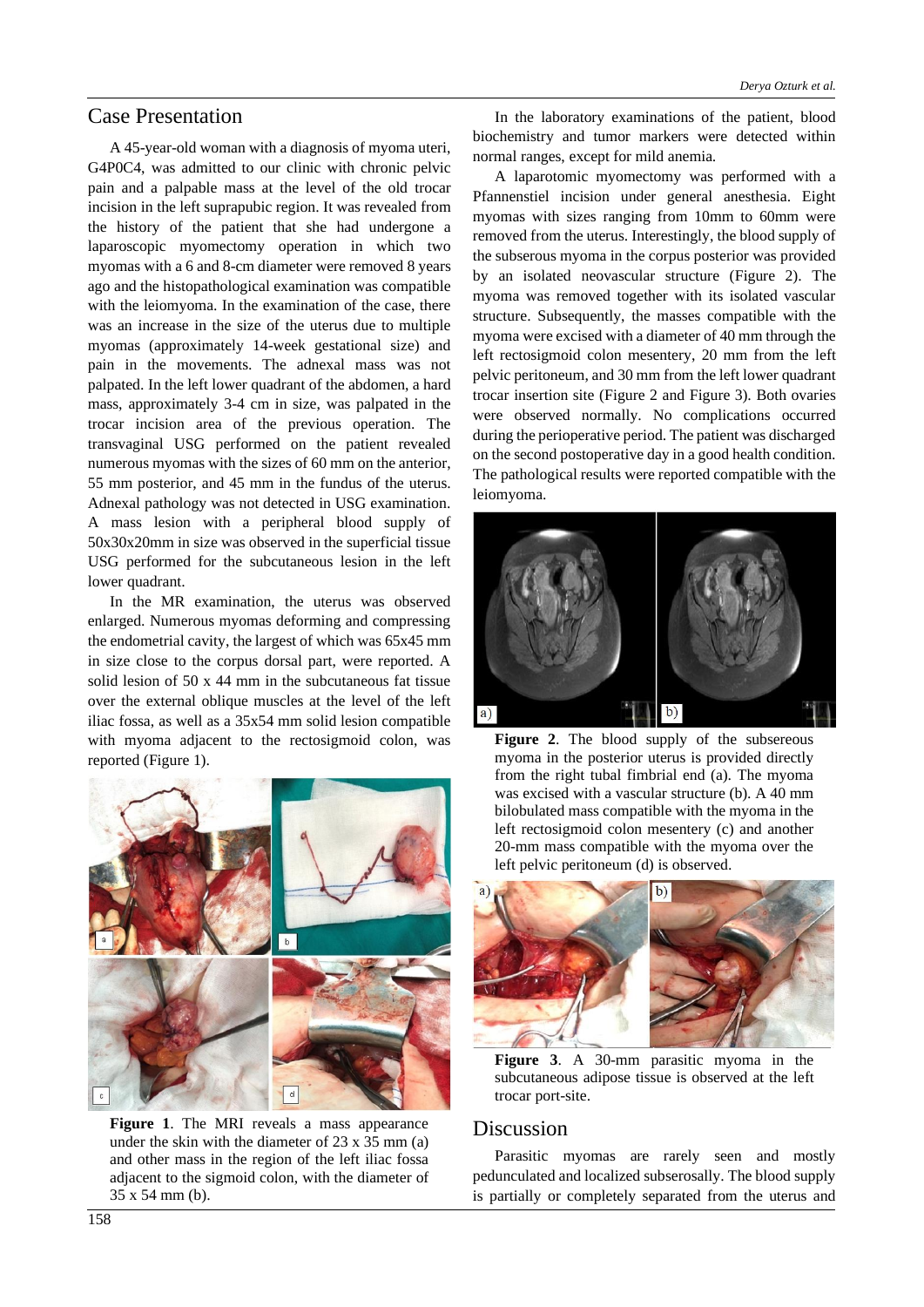occurs by an alternative vascularization that develops from the omentum or mesenteric vessels [7]. In our case, the subserous myoma in the corpus posterior was vascularized by an isolated arterial structure emerging directly from the right tubal fimbrial end (Figure 2), while the other three myomas had no connection with the uterus, and their blood supply was provided by the omentum and subcutaneous structures where they were completely inoculated. The widespread use of the minimally invasive surgical concept, the increased use of laparoscopic myomectomies, and morcellation may lead to the development of a new parasitic myoma form which can be called iatrogenic parasitic myoma [7].

Studies have shown that the symptoms of iatrogenic myomas are similar to those seen in other types of fibroids. The most common symptoms are pelvic pain, dysmenorrhea, the perception of the mass, and deep dyspareunia. The main complaint of our case is chronic pelvic pain, dysmenorrhea, and palpable mass findings under the skin [7].

USG and MRI can be used for diagnosis. As in our case, parasitic myomas should be considered in the differential diagnosis in cases with laparoscopic myomectomy, a history of morcellation, and extrauterine masses in the echo of myoma. MRI is the most reliable examination in these cases and it can accurately show the location of the tumor in adjacent structures such as the ureter, bladder, and rectum [8]. In our case, MRI was used for diagnosis and the subcutaneous myoma and the myoma on the rectosigmoid colon were revealed, but the parasitic myoma in the left pelvic peritoneum was detected and removed upon the intra-abdominal examination during surgery. In addition, the subcutaneous myoma was also detected by ultrasonography, and it was thought that it may be due to endometriosis since the patient experienced pain.

Although the pathophysiology regarding the cultivation and growth of fibroids is not clear, there is an increase in the extracellular matrix proteins they contain, especially in Type 1 and Type 3 collagen levels. Fibrotic growth factor levels are also irregular in fibroids. Transforming growth factor ß (TGF-ß), TGF-ß receptor, mRNA, and granulocyte-macrophage colony-stimulating factor levels are higher than normal myometrium [9]. Gonadal steroid hormones are known to affect the growth of fibroids. Similarly, it is assumed that prolonged exposure to steroid hormones, such as hormone replacement therapy, may be a risk factor for the development of parasitic fibroids [10]. However, there was no pathology that may need steroid hormone replacement or there was no endogenous steroid hormone increase in the present patient. Parasitic myoma formation after laparoscopic morcellation was first shown by Ostrzenski in 1997 [10]. Studies have reported that the incidence of parasitic myoma has increased due to the use of morcellators [7].

In a review conducted by Pei - Shen Huang et al. between 1998-2011, 19 of the 23 parasitic myoma cases were reported after 2006, suggesting that parasitic myoma formation occurred with the widespread use of minimally invasive surgery. The most important risk factor in the development of iatrogenic parasitic myoma is the history of previous laparoscopic myomectomy and the use of a morcellator [7]. In our case, there was a history of laparoscopic myomectomy operation by using morcellators. In the literature, while the average time between two surgeries ranged from 2 to 108 months, in our case, this period was 106 months.

In the literature review, 78% of the patients had a laparoscopy with morcellation at the first surgery, and myoma sizes ranged from 8 mm to 30 cm. In the present case, there was one parasitic myoma of 15 mm and two parasitic myomas of 30 mm each. Parasitic myomas settle in various areas in the abdominal cavity such as the intestines, peritoneum, omentum, and port entrance. The myoma can be divided into smaller pieces and removed from the abdomen by morcellation. It is thought that parasitic myomas occur by pouring small myometrial tissues into areas with high blood supply during morcellation in the abdominal cavity [7]. In the present case, the parasitic myoma occurred in the mesentery above the sigmoid colon, pelvic peritoneum, and port entry site. These areas should be carefully controlled at the end of the surgery. To avoid this complication, it is recommended to do the morcellation inside the bag and perform plenty of peritoneal washing procedures [3].

After the laparoscopic morcellation, besides the development of the parasitic myoma, malignant cell spread can also be seen. The FDA issued a warning stating that there was one case of death resulting from the spread of malignant cells following an unsuspected leiomyosarcoma morcellation [11].

#### Conclusions

Iatrogenic parasitic myomas, similar to port site involvement after laparoscopic malignancy or endometriosis surgery, are a condition associated with the widespread use of laparoscopic myomectomy and morcellation, and presents with complaints of palpable mass and pain at the port site. Conventional measures such as morcellation in the endobag, washing the abdomen with abundant saline solution, careful observation, and the evacuation of CO2 before the ports are removed prevent the development of port-site and intra-abdominal parasitic myoma. To conclude, it should be kept in mind that parasitic myoma involvement in the laparoscopic port-site may occur after myomectomy, as in malignancy and endometriosis.